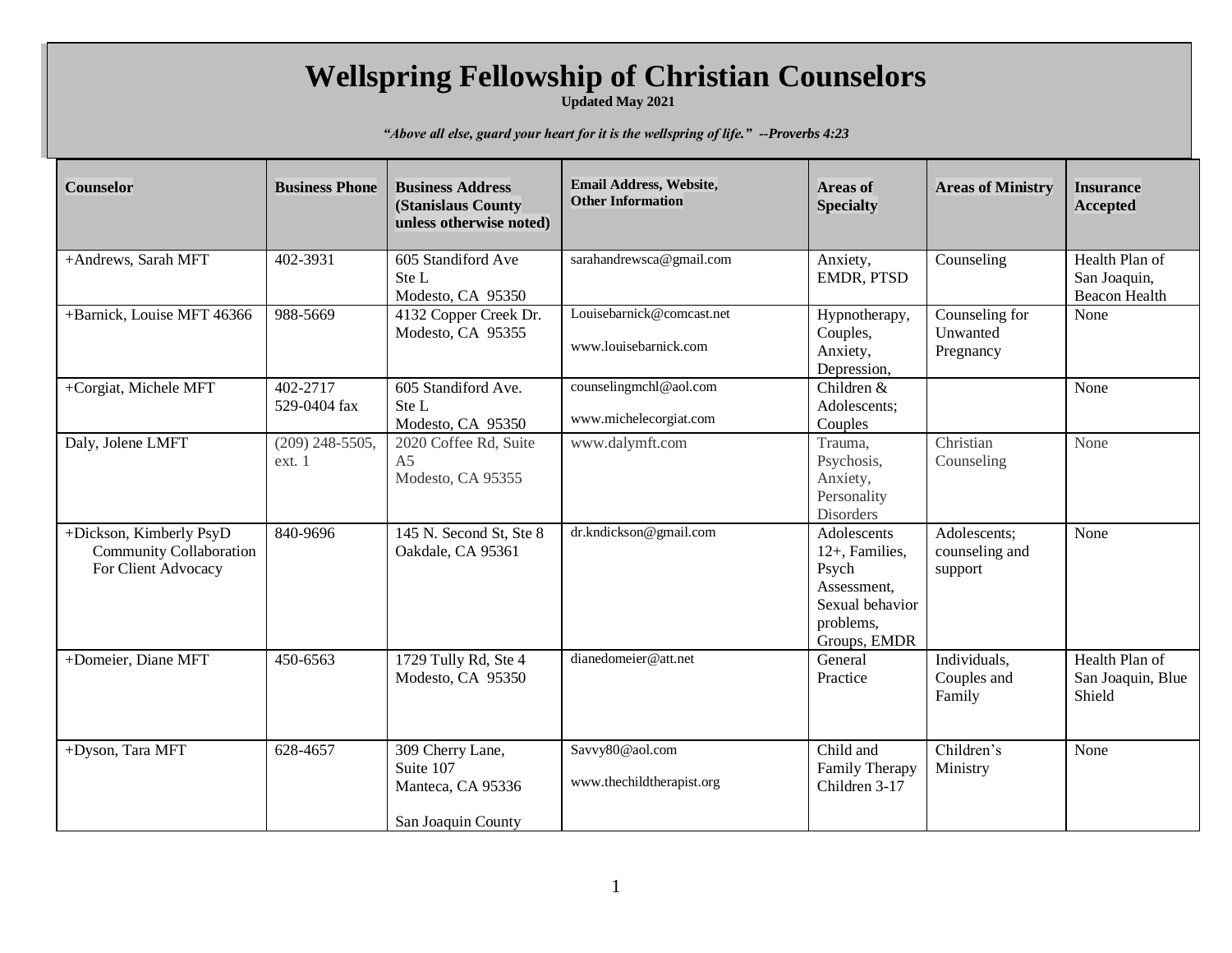| <b>Counselor</b>                                                             | <b>Business Phone</b>      | <b>Business Address</b><br>(Stanislaus County<br>unless otherwise noted) | Email Address, Website,<br><b>Other Information</b> | <b>Areas of</b><br><b>Specialty</b>                                                                                                                                                   | <b>Areas of Ministry</b>                                                                                             | <b>Insurance</b><br><b>Accepted</b>                                                                            |
|------------------------------------------------------------------------------|----------------------------|--------------------------------------------------------------------------|-----------------------------------------------------|---------------------------------------------------------------------------------------------------------------------------------------------------------------------------------------|----------------------------------------------------------------------------------------------------------------------|----------------------------------------------------------------------------------------------------------------|
| +Ferguson, Wess MFT<br>Director: Downey Park<br><b>Counseling Associates</b> | 527-8943                   | 1213 Coffee Rd, Suite P<br>Modesto, CA 95350                             | www.dpcamodesto.com                                 | Grandiose<br>Males, Couple<br>Counseling                                                                                                                                              | Pastoral<br>Consultation/<br>Restoration,<br>Teaching                                                                | Will assist with<br>insurance billing                                                                          |
| +Huizenga, Marietta<br>Pastoral Counselor<br><b>Life Ministries</b>          | 633-2202                   | 430 Crane Ave., Ste.103<br>Turlock, CA 95380                             | mariettahuizenga@charter.net                        | Marriage,<br>Men/Women's<br>Issues, Abuse,<br>Trauma, Sexual<br>Addictions                                                                                                            | Retreat/Conference<br>Speaker,<br>Women's Groups,<br><b>Bible Studies</b>                                            | None                                                                                                           |
| +Klemin, Michael MFT-<br><b>CSAT</b><br>Downey Park Counseling<br>Associates | 527-8943                   | 1213 Coffee Rd., #P<br>Modesto, CA 95355                                 | mkleminmft@sbcglobal.net                            | Sex Addiction,<br>Sexual Abuse,<br>Trauma,<br>EMDR,<br><b>Certified Sex</b><br>Addiction<br>Therapist<br>(CSAT)                                                                       | Drama                                                                                                                | Will assist with<br>insurance billing                                                                          |
| +Kubicek, Megan LMFT                                                         | 596-3630                   | 1120 Tully Road, Modesto                                                 | megan.kubicek@gmail.com                             | Sexual Abuse,<br>Trauma,<br>Divorce,<br>Couples,<br>Blended<br>Families.<br>Children and<br>Teens                                                                                     | Post-abortion<br>Recovery, 12-step<br>Celebrate<br>Recovery                                                          | None                                                                                                           |
| +Martin, Cindi J. LCSW<br><b>Wellspring Counseling</b><br>Ministries         | 607-1887<br>848-8825 (fax) | 603 West F Street<br>Oakdale, CA 95361                                   | wellspringcounselingministries@gmail.co<br>m        | Abuse, Trauma,<br>Anxiety,<br>Depression,<br>Couples,<br>Families,<br>Children/Adult<br>Grief/Loss<br>Issues,<br>Sexual Issues,<br>Addiction,<br><b>Equine Assisted</b><br>Counseling | Community<br>Outreach,<br>Crisis Intervention,<br>School Counseling,<br>Pastor/Elder Wives<br>and Missionary<br>Care | Some Blue Cross<br>PPO, Some Blue<br>Shield & Blue<br>Cross, Stanislaus<br><b>County Partners</b><br>in Health |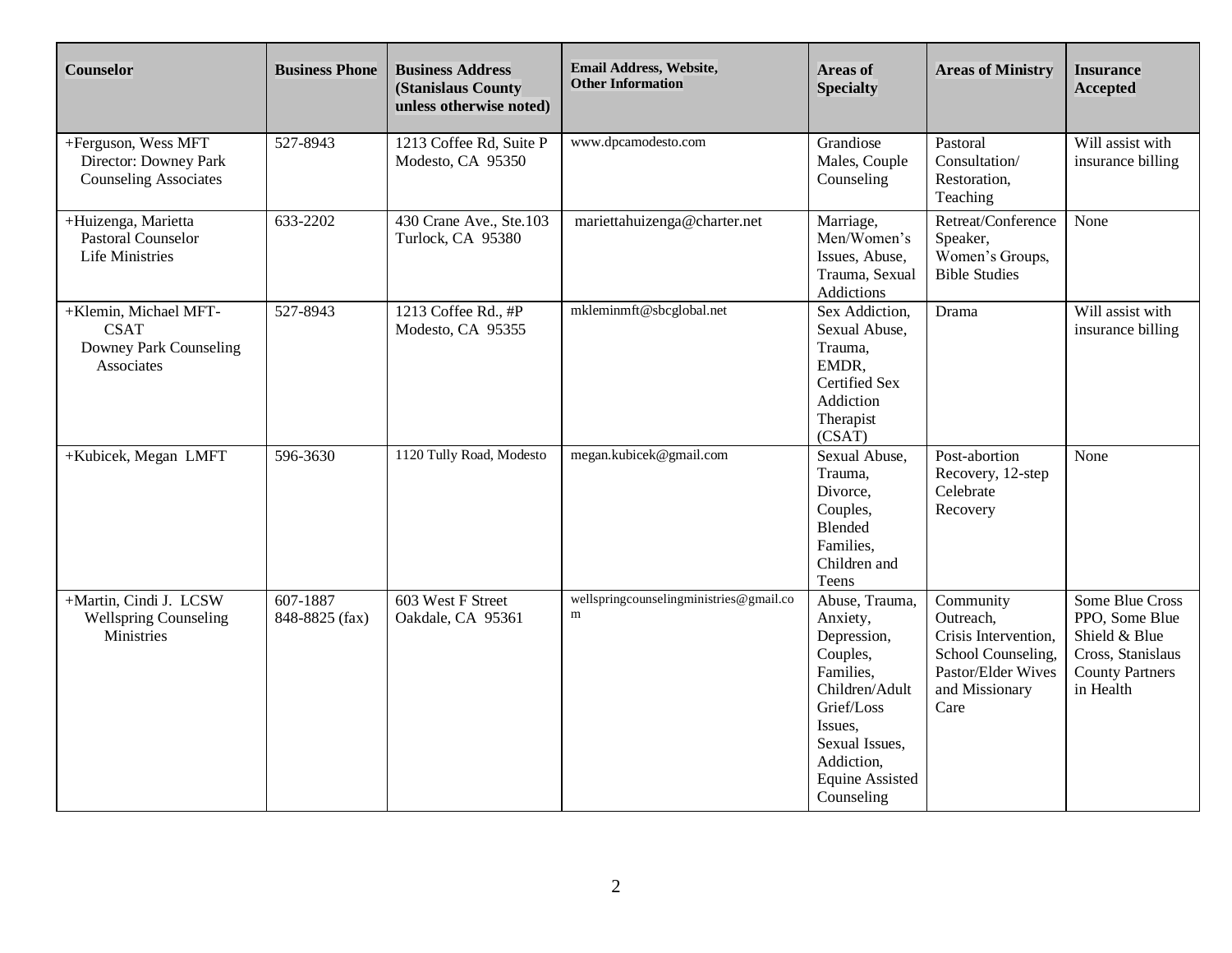| <b>Counselor</b>                                                 | <b>Business Phone</b> | <b>Business Address</b><br>(Stanislaus County<br>unless otherwise noted)               | Email Address, Website,<br><b>Other Information</b> | <b>Areas of</b><br><b>Specialty</b>                                                                                                    | <b>Areas of Ministry</b>                   | <b>Insurance</b><br><b>Accepted</b>          |
|------------------------------------------------------------------|-----------------------|----------------------------------------------------------------------------------------|-----------------------------------------------------|----------------------------------------------------------------------------------------------------------------------------------------|--------------------------------------------|----------------------------------------------|
| +McMahon, Rebecca LCSW                                           | 480-2038              | 1601 I Street, Ste. 320<br>Modesto, CA 95354                                           | rmac2038@yahoo.com                                  | Trauma,<br>Sexual Abuse,<br>Men/Women's<br>Issues, Anxiety,<br>Domestic<br>Violence, Mood<br>Disorders, and<br>Clinical<br>Supervision | Music                                      | VOC, MHN,<br>Health Smart and<br>VA Choice   |
| +Oneth, Christopher LMFT<br>Downey Park Counseling<br>Associates | 527-8943              | 1213 Coffee Road<br>Suite P<br>Modesto, CA 95355                                       | downeyparkcounseling@gmail.com                      | Individual,<br>Family/<br>Marriage,<br>Trauma, Anger,<br>Men-Success<br>Strategies                                                     | Families, Pastors                          | <b>UMR</b>                                   |
| +Paulsen, Don LMFT<br>River Oak Grace Church                     | 925-207-6691          | 7712 Rodden Road<br>Oakdale, CA 95361                                                  | dpaulsen46@sbcglobal.net<br>www.riveroakgrace.org   | Families,<br>Individuals                                                                                                               | Counseling,<br>Teaching,<br>Recovery       | None                                         |
| +Powers, Julie LPCC                                              | $(209)232 - 5682$     | 1444 W Main St.<br>Ripon, CA 95366                                                     | www.valleyoakripon.com                              | anxiety,<br>depression, grief<br>and loss issues,<br>women's issues.<br>She also leads<br>mindfulness<br>groups                        | Women's<br>Ministries                      | None                                         |
| *Sarale, Kimberly LMFT                                           | 855-268-4096          | 4125 Bangs Ave<br>Modesto, CA 95356                                                    | Kimsarale@yahoo.com                                 | Depression,<br>Anxiety, Teens,<br>Adults                                                                                               | Dialectical<br>Behavioral<br>Therapy (DBT) | Kaiser                                       |
| +Stime, Lynette LCSW                                             | $(209)$ 527-8943      | Downey Park<br>Counseling<br>Associates<br>1213 Coffee Rd, Ste. P<br>Modesto, CA 95355 | www.dpcamodesto.com                                 | Couples,<br>Adoption,<br>Adjustment<br><b>Issues</b>                                                                                   | Marriage<br>Counseling                     | Health Partners of<br>Northern<br>California |
| +Stubbert, Scott PSAP<br><b>Pastoral Counselor</b>               | 577-1604              | 4040 Tully Road<br>Modesto, CA 95356                                                   | scotts@bvg.org                                      | Sexual<br>Addiction                                                                                                                    | Recovery &<br>Counseling                   | None                                         |